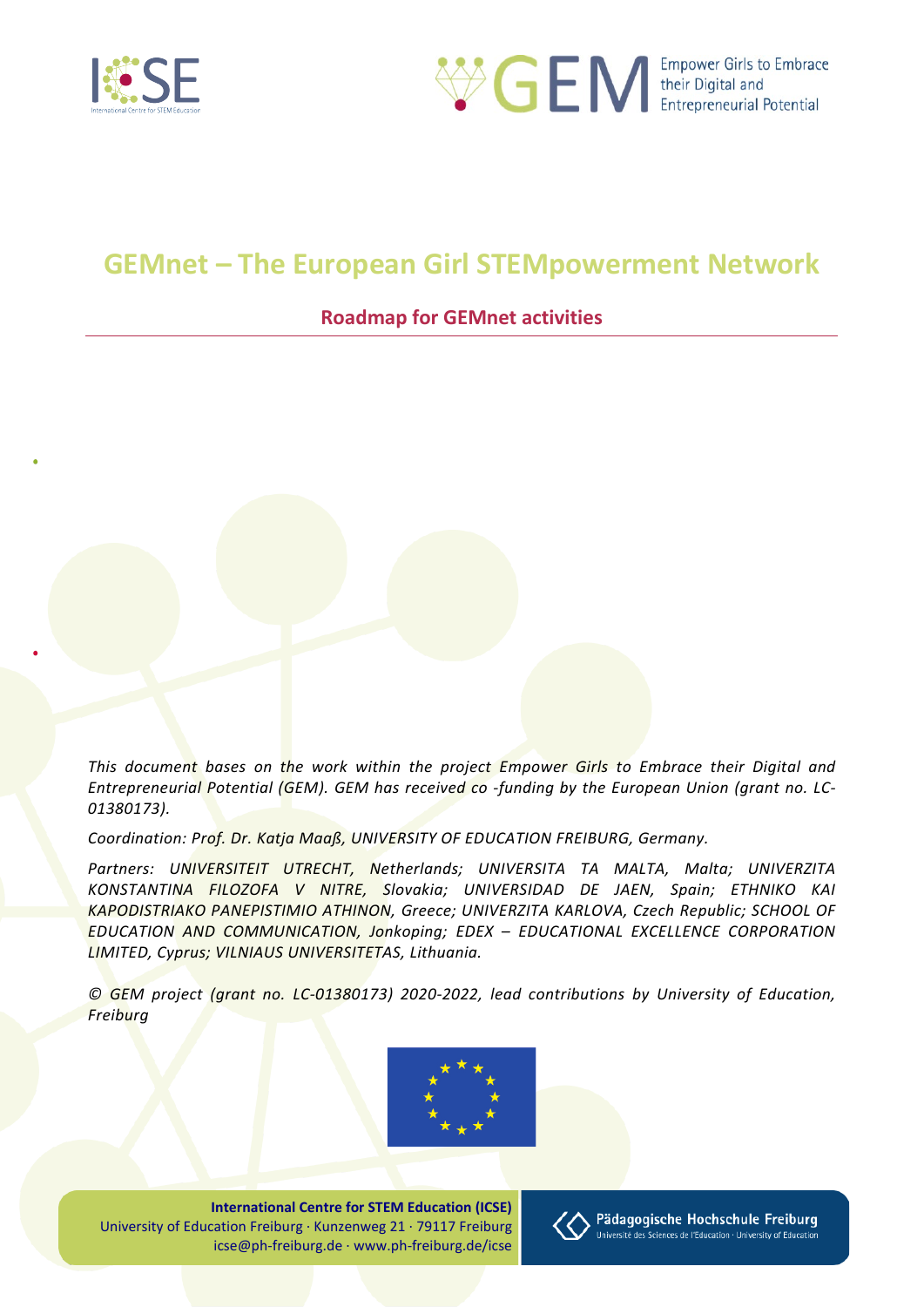



## **Contents**

**International Centre for STEM Education (ICSE)** University of Education Freiburg · Kunzenweg 21 · 79117 Freiburg icse@ph-freiburg.de · www.ph-freiburg.de/icse

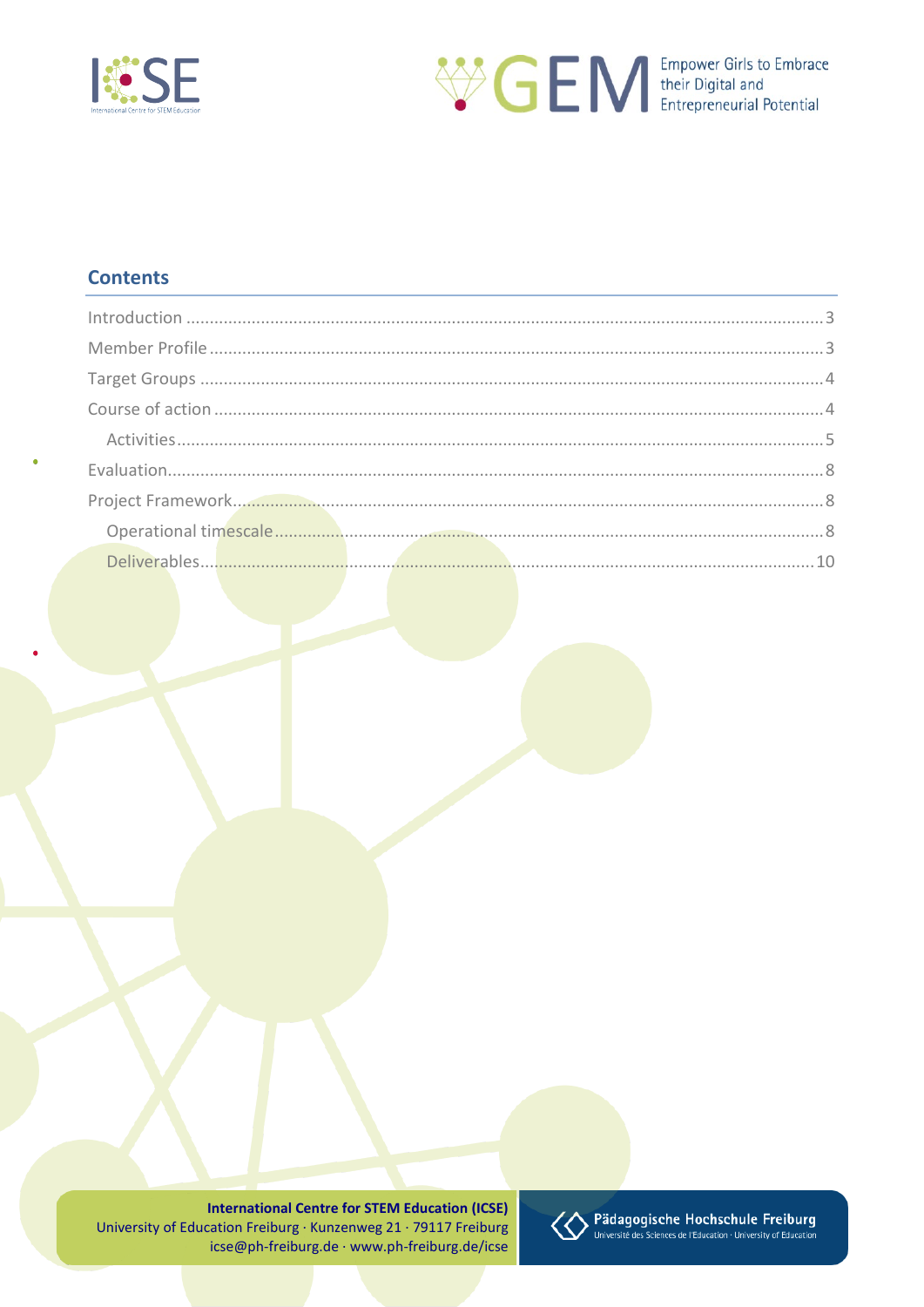



## <span id="page-2-0"></span>**Introduction**

**GEM - Empower Girls to Embrace their Digital and Entrepreneurial Potential (2020-2022)** is a European Union co-funded pilot project, aiming to encourage girls' interest in STEM and ICT subjects and inspire them to choose careers and become entrepreneurs in these fields.

To achieve this aim, the project works on two main fields of action:

The one is to provide cost-free STEM summer camps for girls aged 12-18 in 10 European countries with an explicit focus on inspiring participating girls, offering them a possibility to enjoy themselves in the context of STEM and enjoy STEM. The camps intend to create a space where girls learn about, from and for STEM and each other and take a bunch of positive STEM experiences home.

As most STEM events for girls (such as Girls' Days in Companies), the summer camps are one-time events. However, it is essential to take up on the affects of such events and deepen the impact of these (positive) effects long-term. Positive outcomes of one-time events shall not be lost, but society must enable girls to capitalize on the benefits of female-focused STEM activities to a maximum effect. It is also important to continuously guide and support girls on their way towards STEM studies and careers.

The second field of action thus is the set-up of a network which supports the advancement of girls in STEM education, studies and careers: GEMnet. It aims for an increased capacity of society to support girls to discover their full STEM potential and support them to use it to pursue studies and careers in STEM sectors.

## **The network's vision: a world without gender gaps in STEM**

**The network's mission: to increase the number of females in STEM studies and careers**

This roadmap communicates the network's strategy to achieve this aim. The roadmap can be used by members (and other interested target groups) to get ideas about ways to support the project's and in particular the network's aim and ideas about how to pursue the network's mission long-term.

## <span id="page-2-1"></span>**Member Profile**

GEMnet is a collaboration of STEM education, policy, industry and society stakeholders across Europe, with the joint vision to create a world without gender gaps in STEM education.

The network is free-of-charge and open to all interested parties.

Subscription to the network is possible via the website link: [https://icse.eu/hrf\\_faq/join-gemnet/](https://icse.eu/hrf_faq/join-gemnet/) Coordinator of the network: [Elena Koeck](mailto:elena.koeck@ph-freiburg.de)

**International Centre for STEM Education (ICSE)** University of Education Freiburg · Kunzenweg 21 · 79117 Freiburg icse@ph-freiburg.de · www.ph-freiburg.de/icse

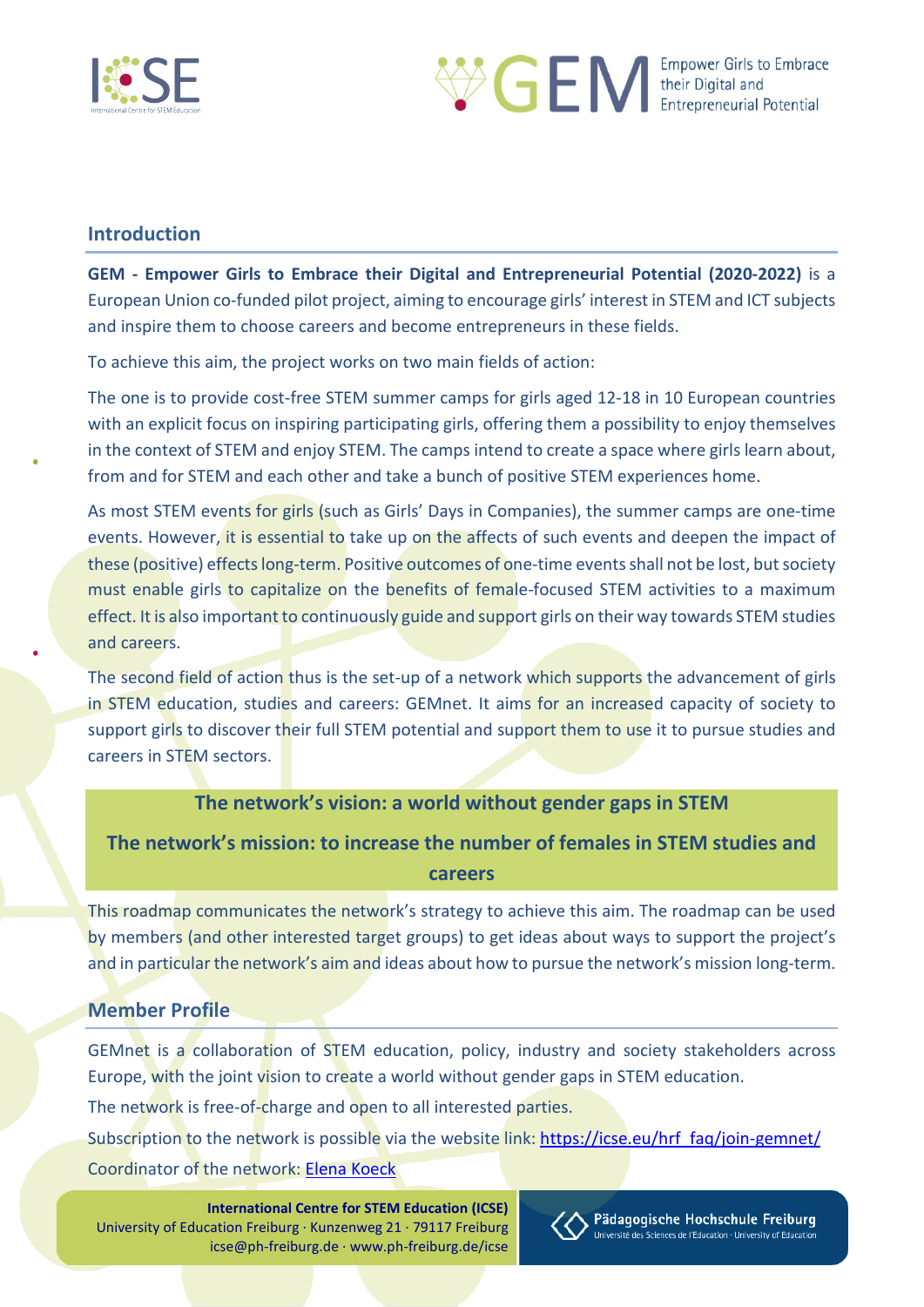



At the beginning of the project, the network has started with a circle of initial members: project partners, ICSE Consortium partners, and National GEM Team (NGT) members. These initial members use their links to STEM education research, practice and policy to win further members.

## <span id="page-3-0"></span>**Target Groups**

GEMnet has planned a variety of activities within and beyond project duration to reach the following target groups:

(1) **families/friends** must be informed about their relevance in girls' decisions (emotional stimulus such as encouragement)

(2) **businesses/industry** must be informed about how they can help with the continuous visibility of STEM/ICT)

(3) **policy makers and media** must be informed why they must and how they can help addressing existing issues, sharing best practices in education, and how they can support the establishment of a positive STEM image and how they can support female involvement in STEM as the norm

(4) the **education sector** such as teachers, Higher Education staff, or informal learning providers must be informed about their role (to find ways to individually support and encourage girls).

## <span id="page-3-1"></span>**Course of action**

There are certainly many ways to increase the capacity of society to support girls along their STEM journeys, and initiatives such as Scientix' Community of Practice on "Gender in STEM Education" have already provided enriching options to engage. GEMnet sees itself as complementary to such initiatives and works in three main fields of action which have been identified by project partners as most promising at the time:

- consolidation: members connect to each other and to other actors across Europe who have an interest in a world without gender gaps in STEM
- peer-learning: all members share their knowledge about ongoing gender and skills gaps in STEM/digital sectors and share best practice strategies to overcome existing challenges
- communication and dissemination: members work on measures to raise the societal awareness about the need to create a world without gender gaps in STEM and how to achieve it; as well as share peer-learning content and project results

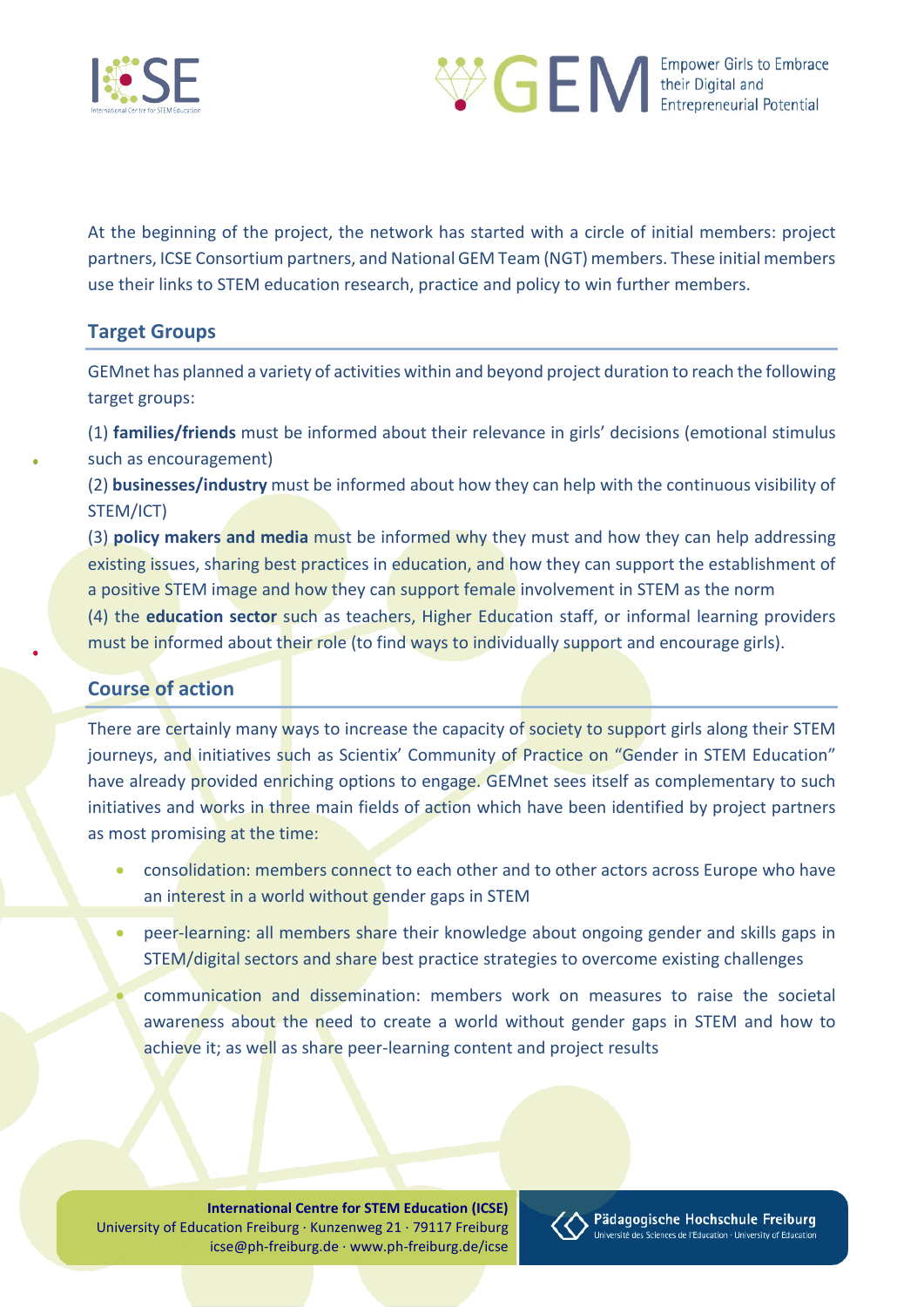



#### <span id="page-4-0"></span>**Activities**

The tables below show the types of activities as planned by the initial GEMnet members. These types of activities serve as foundation and impulse-giver for concrete measures on European and national level.

 consolidation: connect actors across Europe who have an interest in a world without gender gaps in STEM

|  | <b>Types of activities</b>                                                                                                                     | <b>Executed by</b>                            |
|--|------------------------------------------------------------------------------------------------------------------------------------------------|-----------------------------------------------|
|  | Design the network's digital appearance (logo, website features, etc.) to<br>attract stakeholders                                              | WP 5 Leader (in<br>coop. with WP 4<br>leader) |
|  | Realize a digital space to share among the network and with the public                                                                         | WP 5 Leader (in<br>coop. with WP 4<br>leader) |
|  | Identification of STEM initiatives for girls                                                                                                   | Project<br>Consortium                         |
|  | Identification of STEM/digital businesses and industry in the region of                                                                        | Project                                       |
|  | partners (primarily in the partner regions as they are most important for<br>regional schools, their teachers and girls)                       | Consortium                                    |
|  | Contact responsible persons for these initiatives to identify collaboration<br>potential                                                       | Project<br>Consortium                         |
|  | Identification of existing platforms, networks and groups on national level<br>which are relevant                                              | Project<br>Consortium                         |
|  | Contact/engage in existing platforms, networks, groups                                                                                         | Project<br>Consortium                         |
|  | Involve the ICSE Consortium, an association of around 20 Higher Education<br><b>Institutions across Europe</b>                                 | WP 5 leader (in<br>coop. with WP 4<br>leader) |
|  | Cooperate closely with the National GEM Teams to work on national<br>strategies                                                                | Project<br>Consortium                         |
|  | Engage with Scientix and discuss accordant issues with the Scientix<br>community, e.g. in the Scientix Community of Practice "Gender and STEM" | WP 4 Leader                                   |
|  | <b>Represent GEMnet on EPALE</b>                                                                                                               | WP 4 Leader                                   |

**International Centre for STEM Education (ICSE)** University of Education Freiburg · Kunzenweg 21 · 79117 Freiburg icse@ph-freiburg.de · www.ph-freiburg.de/icse

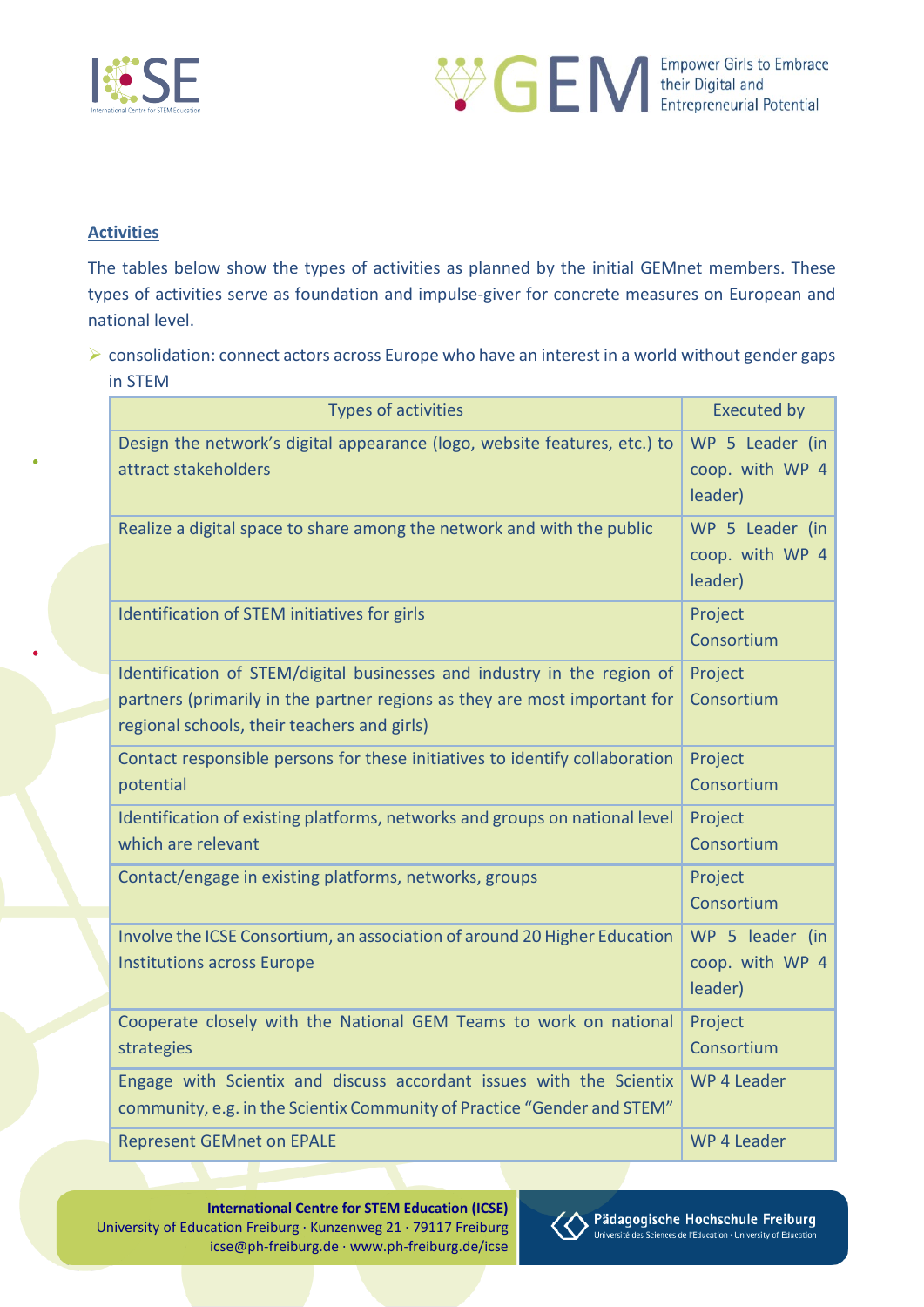



| <b>Represent GEMnet on eTwinning</b>                                                                                                                | WP 4 Leader                                                                                       |  |
|-----------------------------------------------------------------------------------------------------------------------------------------------------|---------------------------------------------------------------------------------------------------|--|
| Represent GEMnet on the ETF Open Space                                                                                                              | WP 4 Leader                                                                                       |  |
| Identification of specific initiatives on digital technologies, such as a close<br>consultation of the Digital Education Plan and options to engage | WP 4 Leader                                                                                       |  |
| Identification of complementary education projects for all topics of<br>gender&STEM                                                                 | WP 4 Leader for<br>international and<br>level, each<br>EU<br>project partner on<br>national level |  |
| Introduce GEMnet members (their institutions/employers) on the<br>webspace and via social media                                                     | WP 5 Leader (in<br>coop. with WP 4<br>leader)                                                     |  |
| Make GEMnet known at national level                                                                                                                 | Project<br>consortium<br>and<br>members                                                           |  |

• peer-learning: all members share and raise their knowledge about ongoing gender and skills gaps in STEM/digital sectors and share best practice strategies to overcome existing challenges

| <b>Types of activities</b>                                                          | <b>Executed by</b>      |  |
|-------------------------------------------------------------------------------------|-------------------------|--|
| Create a state-of-the-art with project partners and initial members to              | Project                 |  |
| identify competence gaps with regards to major topics (stereotypes,<br>gender gaps) | Consortium              |  |
| Provide materials to project partners and initial members to overcome               | Project                 |  |
| competence gaps with regards to major topics (stereotypes, gender                   | Consortium              |  |
| gaps)                                                                               |                         |  |
| Send out regular calls for action to all members which present a low-               | WP4 leader              |  |
|                                                                                     |                         |  |
| Send out regular briefs about highlight topics to all members to keep key           | WP4 leader              |  |
| messages from the field of girls-in-STEM-education alive                            |                         |  |
| Regular options to get members together                                             | WP 4 and WP 5<br>leader |  |
| threshold activity to sharing knowledge                                             |                         |  |

**International Centre for STEM Education (ICSE)** University of Education Freiburg · Kunzenweg 21 · 79117 Freiburg icse@ph-freiburg.de · www.ph-freiburg.de/icse

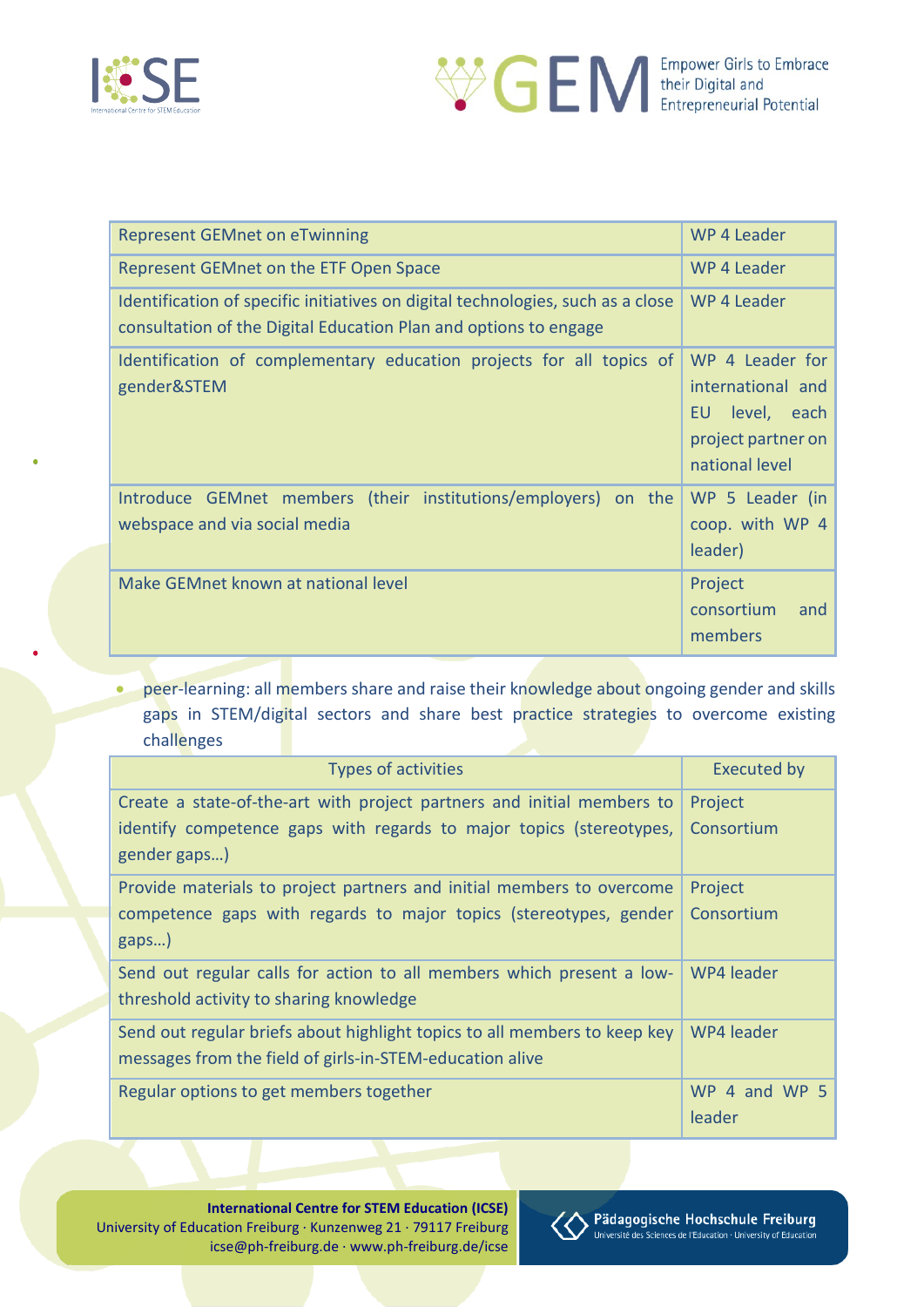



| platforms,<br>existing<br>networks,<br><b>Engage</b><br>in<br>groups,<br>e.g.<br>https://www.facebook.com/groups/GenderandSTEM/                                                                             | WP 4 Leader on<br><b>EU level</b>                  |  |
|-------------------------------------------------------------------------------------------------------------------------------------------------------------------------------------------------------------|----------------------------------------------------|--|
| Engage in and share via existing national platforms, networks, groups                                                                                                                                       | members                                            |  |
| Involve representatives from complementary education projects for all<br>topics of gender&STEM, e.g. https://festemproject.eu/, e.g. invitation to<br>impulse lectures                                      | WP 4 Leader for<br><b>EU level</b>                 |  |
| Exchange with representatives from complementary education projects<br>for all topics of gender&STEM                                                                                                        | each<br>project<br>partner<br>on<br>national level |  |
| Create material (e.g. a flyer) which introduces the network to STEM/digital<br>business sectors (primarily in the partner regions as they are most<br>important for participating girls and their teachers) | Project<br>Consortium                              |  |
| Write easy-to-understand texts on relevant topics:                                                                                                                                                          | WP4 leader (with                                   |  |
| $\rightarrow$ shortcomings of STEM/digital education                                                                                                                                                        | contribution<br><sub>of</sub>                      |  |
| $\rightarrow$ drop-out rates of girls                                                                                                                                                                       | members)                                           |  |
| $\rightarrow$ roles and barriers of girls                                                                                                                                                                   |                                                    |  |
| $\rightarrow$ growing shortage of STEM/digital skills                                                                                                                                                       |                                                    |  |
| $\rightarrow$ loss of innovation capacity for Europe, etc.                                                                                                                                                  |                                                    |  |
| which will be published on the GEMnet webspace as well as serve for<br>communication purposes                                                                                                               |                                                    |  |
| Discuss the matters at hand with teacher students in STEM education<br>programmes at their Higher Education Institutions                                                                                    | Project<br>consortium                              |  |
| Discuss the matters at hand with colleagues at their Higher Education                                                                                                                                       | Project                                            |  |
| <b>Institutions</b>                                                                                                                                                                                         | consortium                                         |  |
| Share results from these discussions with GEMnet members                                                                                                                                                    | Project<br>consortium                              |  |
| Introduce the project and accordant key issues and best-practices on EU<br>and national policy level                                                                                                        | WP 5 leader and<br>Project<br>Consortium           |  |

• Communication and dissemination: members work on measures to raise the societal awareness about the need to create a world without gender gaps in STEM and how to achieve it; as well as share peer-learning content and project results.

**International Centre for STEM Education (ICSE)** University of Education Freiburg · Kunzenweg 21 · 79117 Freiburg icse@ph-freiburg.de · www.ph-freiburg.de/icse

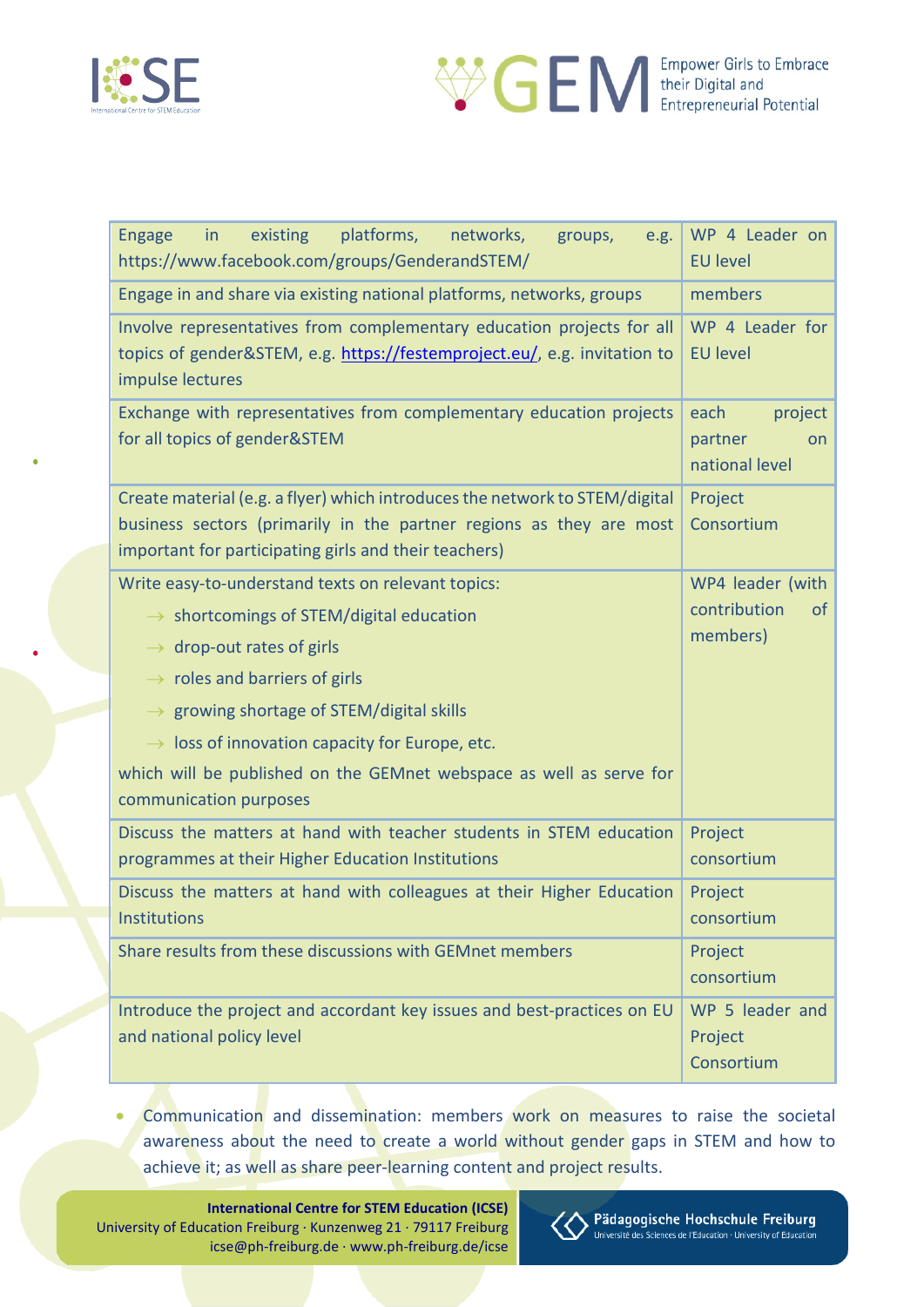



The network is an essential element of the project's sustainability strategy, as it will continue its activities beyond project duration. Thus, the network will be involved in the planning of the Sustainability Plan and some activities will explicitly refer to it.

 $\rightarrow$  To learn about these communication and dissemination activities please go through the project's Communication & Dissemination Plan as well as the Sustainability Plan, which are complementary documents to this roadmap.

## <span id="page-7-0"></span>**Evaluation**

The key performance indicators (KPI, measurable) to assess the network's success are as follows:

- √ number of GEMnet Members at the end of the project (target value: 100+)
- $\sqrt{\phantom{a}}$  number of countries involved (target value: 11+)
- $\sqrt{\phantom{a}}$  number of concrete measures planned (also beyond project duration) (target value: 100+)

 $\sqrt{\phantom{a}}$  number of successfully completed measures (during project duration) (target value: 100+) The KPI will be monitored by the Coordinator in cooperation with WP4 leader.

These quantified KPI will be added by a qualified evaluation which will be performed through interviewing our GEMnet Members. Qualified indicators are as follows:

- do members feel prepared to act as multipliers to promote GEM and related topics (stereotypes, gender and skills gaps, ICT challenges across Europe, etc.)
- do members feel able to support similar STEM education activities for girls in the future
- in how far has members' personal perception of the matters at hand (gender and skills gaps, etc.) changed
- do members have an idea of their possibilities to engage beyond project duration (goes hand in hand with the project's sustainability strategy)

## <span id="page-7-1"></span>**Project Framework**

## <span id="page-7-2"></span>**Operational timescale**

In general, the GEMnet activities are sorted in short-, middle- and long-term activities.

The short term activities are supposed to establish the network and gather initial members, establish a state-of-the-art with regards to the competences of the network as a whole and the establishment of common ground with regards to the networks vision, mission and steps to pursue the mission, as well as the objectives in terms of the project.

The middle-term activities are most of the activities as described in the tables above and the communication and dissemination plan and serve to accomplish the networks main fields of action consolidation, peer-learning and communication and dissemination within the timespan of the GEM project.

**International Centre for STEM Education (ICSE)** University of Education Freiburg · Kunzenweg 21 · 79117 Freiburg icse@ph-freiburg.de · www.ph-freiburg.de/icse

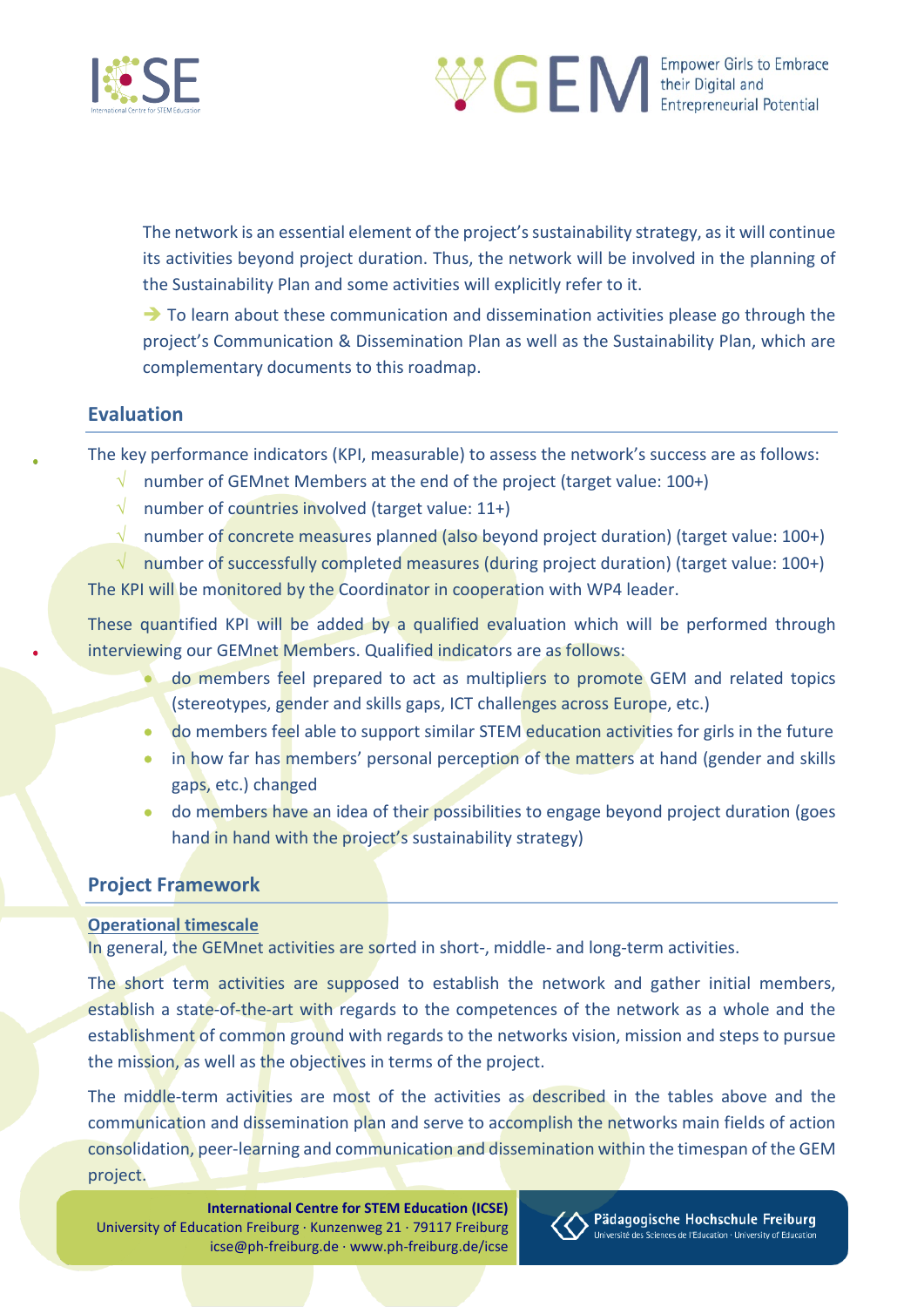



The long-term activities refer to activities beyond project duration, for example maintaining the networks digital space and remaining active in relevant platforms to keep key messages about gender-and-STEM-education on the agenda of relevant stakeholders. These activities are covered in the project's Sustainability Plan.

The work package to realize the network is structured in IV main operational phases.

#### (I) Preparation phase (M1-18)

I.1) WP4 leader (together with all consortium partners) provides a short work-shop session to educate GEMnet members in ongoing gender and skills gap in STEM/digital sectors, reasons for it (drop-out rates of girls, roles and barriers of girls) and their consequences (e.g. severe upcoming shortage of digital skills, loss of innovation capacity for Europe)

I.2) ICSE and its consortium partners use their links to schools, businesses, NGOs, (non-formal) education providers, ministries, municipalities, as well as STEM/educational research centres to win GEMnet members. Winning members is supposed to be a continuous process beyond project duration.

I.3) ICSE creates a digital web space for GEMnet. This digital web space will not only

- represent the network and
- allow subscription to the network, but will also
- offer group interactions: members can publish posts, comment on posts, upload materials and contact other members

## (II) Set-up phase (M19 - 24)

An official kick-off meeting explains the project and the network's- purpose, introduces initial network members to each other, and establishes this roadmap.

To find members, each consortium partner identifies concrete stakeholders on national level as well as cooperation partners from their fields of work.

## (III) Operational phase ((m19)/m24-36)

III.1 GEMnet performs planned activities.

III.2 The consortium, representatives from the NGT and selected experts from European level evaluate the impact of the measures.

III.3 ICSE leads on subsequent revision of measures, if necessary.

III.4 WP4 leader produces a GEMnet report showing planned measures, identifying best-practices and presenting the impact evaluation.

#### (IV) Follow-up phase

After project duration, ICSE will maintain the European GEM Network (GEMnet) on its own expenses.

**International Centre for STEM Education (ICSE)** University of Education Freiburg · Kunzenweg 21 · 79117 Freiburg icse@ph-freiburg.de · www.ph-freiburg.de/icse